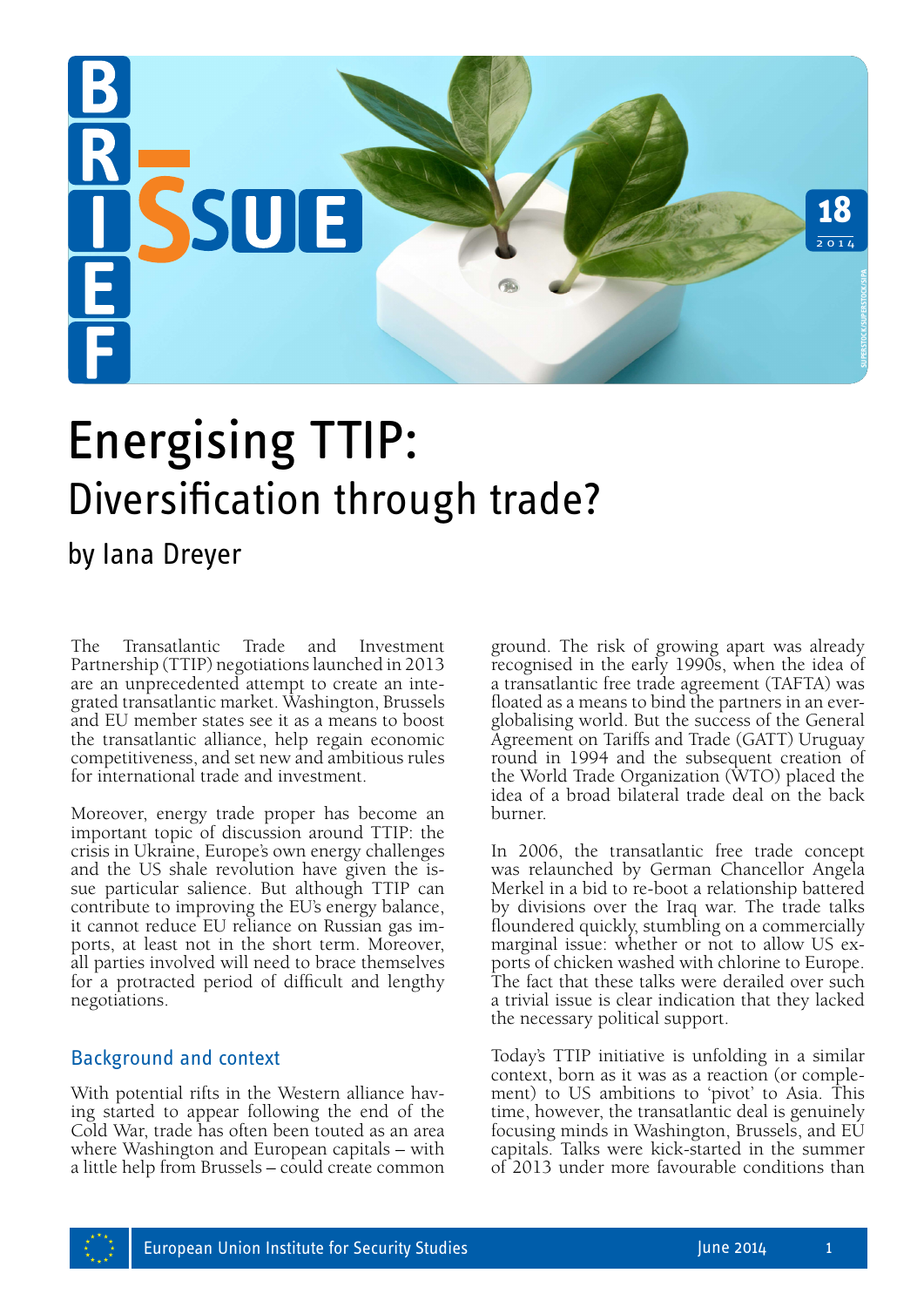previous initiatives, with an EU-US High Level Working Group on Jobs and Growth (HLWG) preparing the ground: it undertook consultations, garnered stakeholder support, and made concrete policy recommendations in a report published in 2012.

Commercial integration across the Atlantic is already deep: US-European mutual investment amounts to trillions of dollars and represents 57% of the inward stock of global foreign direct investment (FDI). Together, the US and the EU account for almost half of world output, a quarter of global merchandise trade, and two-fifths of world services exports.

Yet the 'geo-strategic' standing of the EU and the US has been significantly weakened by the financial crisis of recent years, and both have started to feel the consequences of their relative decline – they were, for example, unable to advance their key interests in the WTO Doha Round of trade liberalisation launched in 2001. The economic downturn in the West has accelerated the rise of emerging markets (the 'rest'), which are gaining an ever greater share of global output. The rising geopolitical assertiveness of China or Russia is also occurring at the very moment when European and American governments, saddled

with unsustainable levels of government debt, are slashing military budgets.

The arguments in favour of TTIP – as made by its supporters on both sides of the Atlantic – are multifac- eted: by boosting trade and investment, TTIP

'...common interest does not mean that energy-related talks in TTIP will be without contention. It cannot be taken for granted, for example, that the US is prepared to lift its export restrictions on oil and gas introduced in the 1970s.'

would contribute to a return to solid economic growth and to greater competitiveness *vis-à-vis* the new global players; and, by signing a deal that reflects *their* commercial priorities and regulatory preferences, Washington and Brussels would be in a good position to shape the agenda for the global trading system.

The hope is to create a sort of 'domino effect' that would press China, India, Brazil and other emerging markets to come to the negotiating table of global economic governance for fear of being excluded from the commercial benefits of TTIP. Indeed, be it within the WTO or otherwise, Western powers have found it impossible to convince these partners to sign up to more rules governing free trade, open and safe investment,

competitive markets, intellectual property pro- tection – let alone higher technical, social and environmental standards.

TTIP aims to reassure Europe that the US is still engaged in and with the continent, compensating Europe for Washington's desire to de-prioritise its NATO-related engagements in the old continent – even if this aspiration is being challenged by the events in Ukraine. The initiative is also part of President Obama's pledge to double US exports during his tenure and is seen as complementary to the other big project launched by his administration, namely the Trans-Pacific Partnership (TPP). In Brussels, there are also hopes that the US backing can be won for various European regulatory agendas. But perhaps TTIP is fuelling hopes that other aims may be fulfilled, such as reducing Europe's energy dependency on Russia.

#### Energy: a new TTIP-ing point?

The launch of TTIP coincides with a growing di- vergence in the energy outlook of the EU and the US. Since the 1970s, fear of strategic dependence on oil imports – in particular from the Middle East and other unstable regions – has acted as

a sort of strategic 'glue' for the West. The concrete manifestation of this common interest can be found in the form of the Paris-based<br>International Energy International Agency (IEA), created in 1973 after the OPEC oil embargo.

In the last decade, the US has undergone a shale gas revolution and oil production has rapidly expanded. The country now benefits from greater economic and indus- trial competitiveness, enjoys cheaper gas prices, and has gained greater political room for ma- noeuvre in the Middle East as it becomes more self-sufficient in meeting its hydrocarbon needs.

By contrast, the EU is facing rising energy prices, thus offering a less favourable environment for energy-intensive industries. It is also increasingly dependent on imports of oil and especially gas. The prospects for shale gas development on EU territory are also poor for geological, legal, and political reasons. Russia's territorial assertiveness in Europe and its leveraging of its export monopoly as a means to exert political pressure on

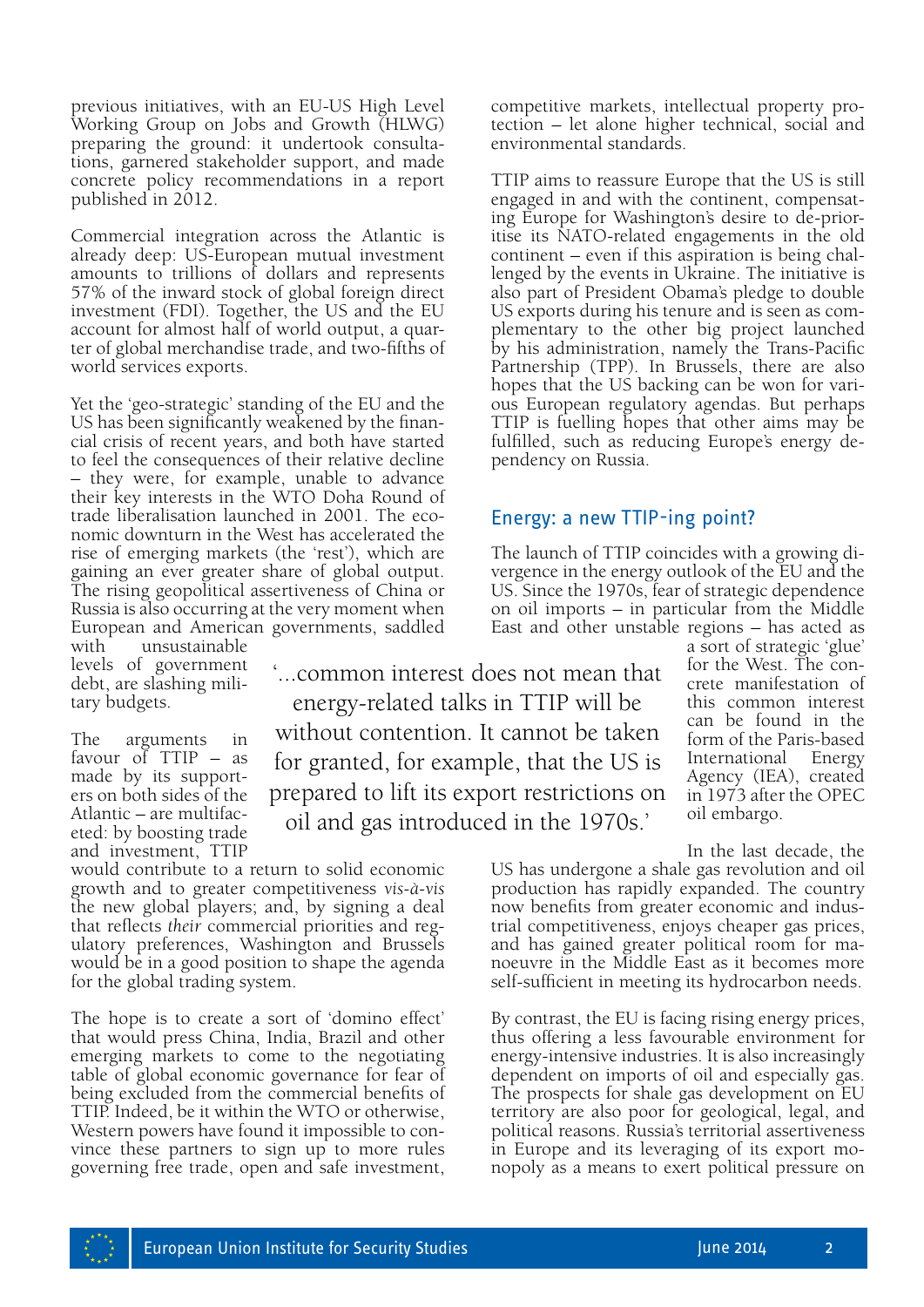individual European states have also weakened the Union.

Some Europeans hope that, thanks to TTIP, the US will agree to lift its own restrictions on gas and oil exports. The Commission also hopes that the US will join it in its so-called 'raw materials strategy', as articulated in a Communication from 2011. Raw materials include primary agricultural commodities, various minerals, and energy resources such as coal, gas and crude oil. The EU's strategy is aimed at countries like Russia or China: over the past years, these states have introduced bans, quotas or taxes on exports of commodities such as 'rare earths' or cereals. Russia practices a 'dual pricing' policy for its gas exports, selling gas at subsidised prices to domestic consumers and exporting it at high prices abroad. This policy puts investment into production and, by extension, future exports to Europe at risk.

With regard to raw materials, the US has much the same interests as Europe. For example, Brussels and Washington jointly complained against China's quotas on exports of rare earths, introduced in 2010 in the WTO's dispute settlement body, and won the case in a March 2014 ruling.

This common interest does not mean that energyrelated talks in TTIP will be without contention. It cannot be taken for granted, for example, that the US is prepared to lift its export restrictions on oil and gas introduced in the 1970s. A persistent command-and-control mindset regarding energy issues in political circles, vested interests in cheap shale gas in the US, environmentalist fears, and weak political support for President Obama's trade agenda among his own Democratic rank and file, all make this task particularly difficult.

Even if the US were to lift its restrictions, it is not guaranteed that the EU would benefit from liberalised gas exports. As gas prices are much higher on East Asian spot markets than their equivalents in Europe, US gas exporters would clearly seek to first sell liquefied natural gas (LNG) in Asia. As the cost of LNG transport is also high, sending gas to Europe might not necessarily be attractive to US exporters or EU importing firms.

What is more, the EU's gas market remains fragmented along national lines, especially in the countries which compose its eastern flank, from the Baltics to the Balkans. Although these countries are among the keenest to reduce their overwhelming dependence on Russian gas imports, a persistent lack of (or insufficient) interconnections prevents non-Russian gas from being delivered.

Yet TTIP is not only about oil and gas and the security of supplies. Both Washington and Brussels want to boost trade in 'green goods', or nonfossil-fuel, non-CO2-emitting energies. Both are promoters of the new 'green goods initiative' in the WTO, launched in February, and have introduced policies supporting the development of renewable energy sources.

Their renewables industries have faced protectionism abroad: 'local content' requirements for investments in renewable energy infrastructure (e.g. in Canada, which fell into line after a WTO ruling) and discriminatory subsidy policies on solar panels (e.g. in India). But the US and the EU have also introduced their own trade restrictive measures – such as antidumping duties – thus fuelling frictions with China over solar power or with Argentina and Brazil over biofuels.

The EU's position on energy in TTIP was articulated in the early stages of the negotiations in an initial position paper titled 'Energy and Raw Materials'. It promotes the setting of rules on 'raw materials used in the manufacture of industrial products – excluding e.g. (processed) fishery products or agricultural products – and energy products, i.e. crude oil, natural gas, electrical energy and renewable energy.' The text says rules should be implemented to ensure the transparency of policy decisions; better market access for trade and investment in the energy sector; the reduction or elimination of export restrictions; discipline on the actions of state-owned enterprises; more trade in renewable energy; and cooperation on energy security, for example on mechanisms to manage supply disruptions.

In September 2013, the Commission submitted a text containing initial suggestions on these issues, which was subsequently leaked to, and published by, the Huffington Post in May 2014. Although the text contained no surprises for those famil- iar with the EU's raw material strategy, anti-TTIP and anti-shale gas campaigners in Europe and the US vocally denounced the text as a 'secretive' attempt by Europe to promote shale gas imports to Europe.

### A long and winding road

The furore surrounding the leaked document highlights how difficult it will be for negotiators and political leaders to bring the public on board